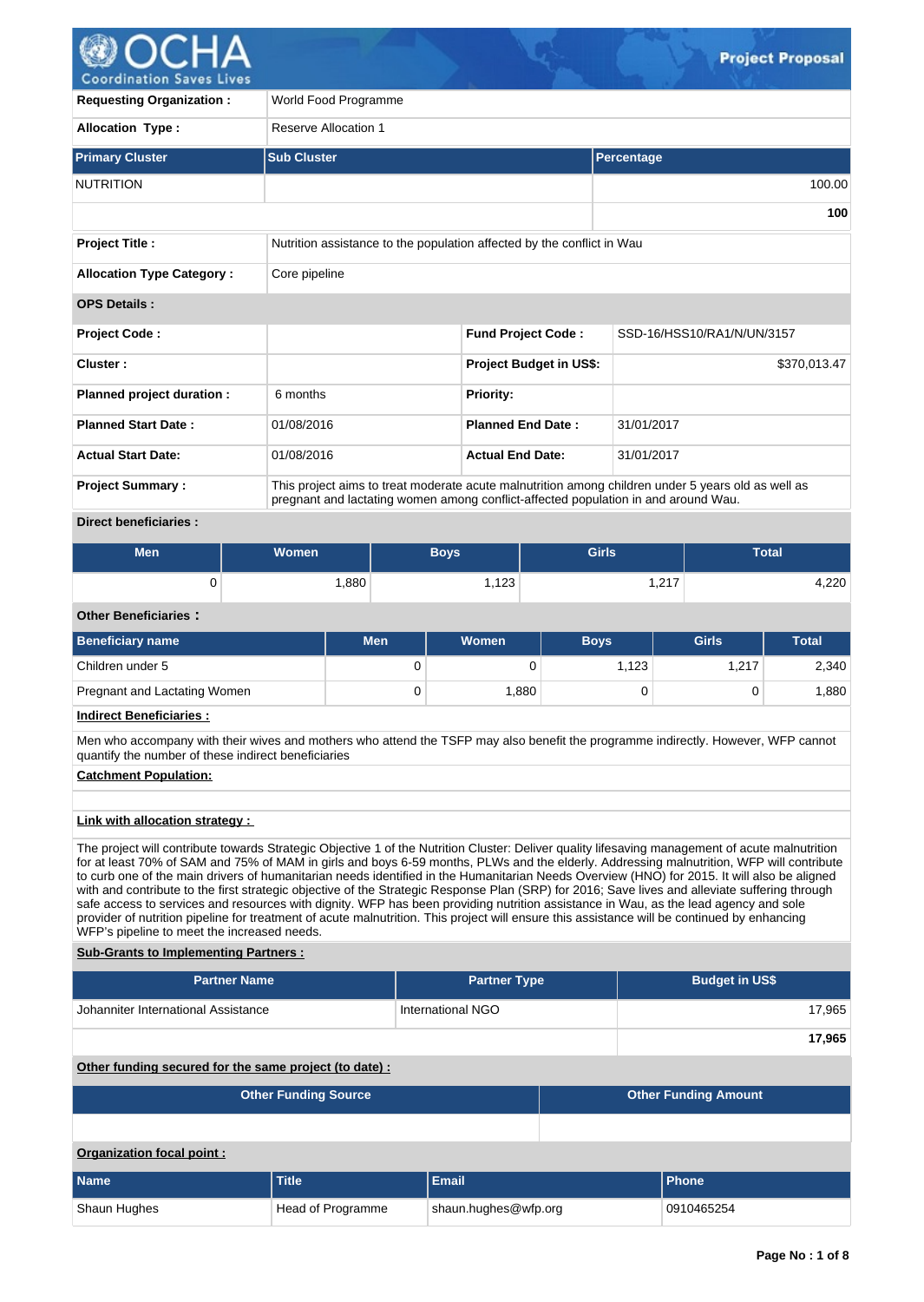# **BACKGROUND**

# **1. Humanitarian context analysis**

Clashes erupted in and around Wau town on 24th June, forcing tens of thousands of people from their home and communities, including around 19,000 who have sought refuge near the UNMISS base. The exact number of casualties is presently unknown and displacement figures are still being verified. However, preliminary estimates indicate that more than 27,000 people have been displaced within Wau town, while additional 35,000 to 50,000 people are estimated to be displaced in the greater Baggari area, including Bringi, Ngo Halima, Tadu, Ngisa and Mboro. Prior to this latest round of fighting, there were already an estimated 100,000 people displaced in and around Wau town from previous incidents, including fighting in February 2016. Many people have been displaced multiple times and sexual and gender-based violence has reportedly been pervasive.

Humanitarian organizations are scaling up their response to meet the increased humanitarian needs, including through the deployment of emergency staffs. Several partners who were already present in Wau undertaking development programmes are shifting to first-line humanitarian assistance, and additional humanitarian partners have deployed mobile response team. WFP currently has two RRM (Rapid Response Mechanism) teams in Wau to provide General Food Distribution both within and outside Wau town. WFP's international nutritionist was also sent to Wau to assist in nutrition screening and response.

Johanniter will be WFP's implementing partner in Wau for the proposed nutrition activities, It is an international NGO that operates over 30 TSFP sites within Wau county, though not all the sites outside of Wau town are currently operational due to the insecurity. Johanniter has proven to be a technically strong partner and has shown their ability to work under difficult circumstances as it was the only nutrition partner functioning immediately following the attacks in Wau at the end of June.

## **2. Needs assessment**

Since the June fighting, humanitarian organizations have conducted multiple rapid needs assessments in Wau town and surrounding areas to identify the most urgent needs. Amongst the most commonly reported needs are: medical treatment and vaccinations, access to clean water and sanitations, NFI's and emergency shelter, nutritional supplements and protection.

Taking into account of the needs assessments to date, as well as consultations with relevant clusters, the most urgent humanitarian need of the affected population have been identified as follows:

- I. Acute medical care, including the Clinical Management of Rape (CMR)
- II. Treatment of malnutrition.
- III. Provision of water and sanitation services
- IV. Provision of emergency shelter, and vital non-food items
- V. Protection of the affected population, particularly related to sexual and gender-based violence.

WFP, UNICEF and other specialized partners have been visiting areas IDP-hosting areas such as UNMISS PoC, Wau town and outside of Wau town. Recent mass MUAC screening shows high prevalence of malnutrition among IDPs; in Wau town, high proxy GAM rate of 13.7% was recorded between 5-15th July for children, while PLW proxy GAM was 20.1%. The situation is even worse for areas outside of Wau town. Screening conducted between 5-8 July shows high proxy GAM rate of 17.3% for children and 20.1% for PLW in Mboro, Biringi, Ngondakalla, Ngissa and Ngosulungu. Proxy GAM rate for IDP's within UNIMSS PoC is 16.6% for children and 29.4% of PLWs.

# **3. Description Of Beneficiaries**

This project aims at treating moderate acute malnutrition among children aged 6 to 59 months as well as pregnant and lactating women through targeted supplementary feeding program. Children and women are screened using MUAC and if identified as moderately acutely malnourished, they will be provided with appropriate treatment with specialized nutrition products.

## **4. Grant Request Justification**

Treatment of acute malnutrition among children and pregnant and lactating women are critical in stabilizing nutrition status of the most vulnerable segment of the population. WFP has been providing this critical assistance, but with the increasing number of displaced population as well as the limited commodity availability in country, additional financial assistance is urgently needed to continue and scale up this vital support.

More specifically, additional 25,000 people are now considered to require nutrition assistance, in addition to the original caseload of 100,000 people. WFP's main warehouse in Juba from which commodity supply are delivered to various states, including Western Bahr-el-Ghazal, was looted during the most recent clash in Juba. Though the actual scale of the looting is still not fully verified, it is likely that a significant amount of nutrition commodities were looted, and needs to be urgently replaced.

# **5. Complementarity**

# **LOGICAL FRAMEWORK**

#### **Overall project objective**

Save lives by treating moderate acute malnutrition in vulnerable groups among the conflict-affected population in and around Wau town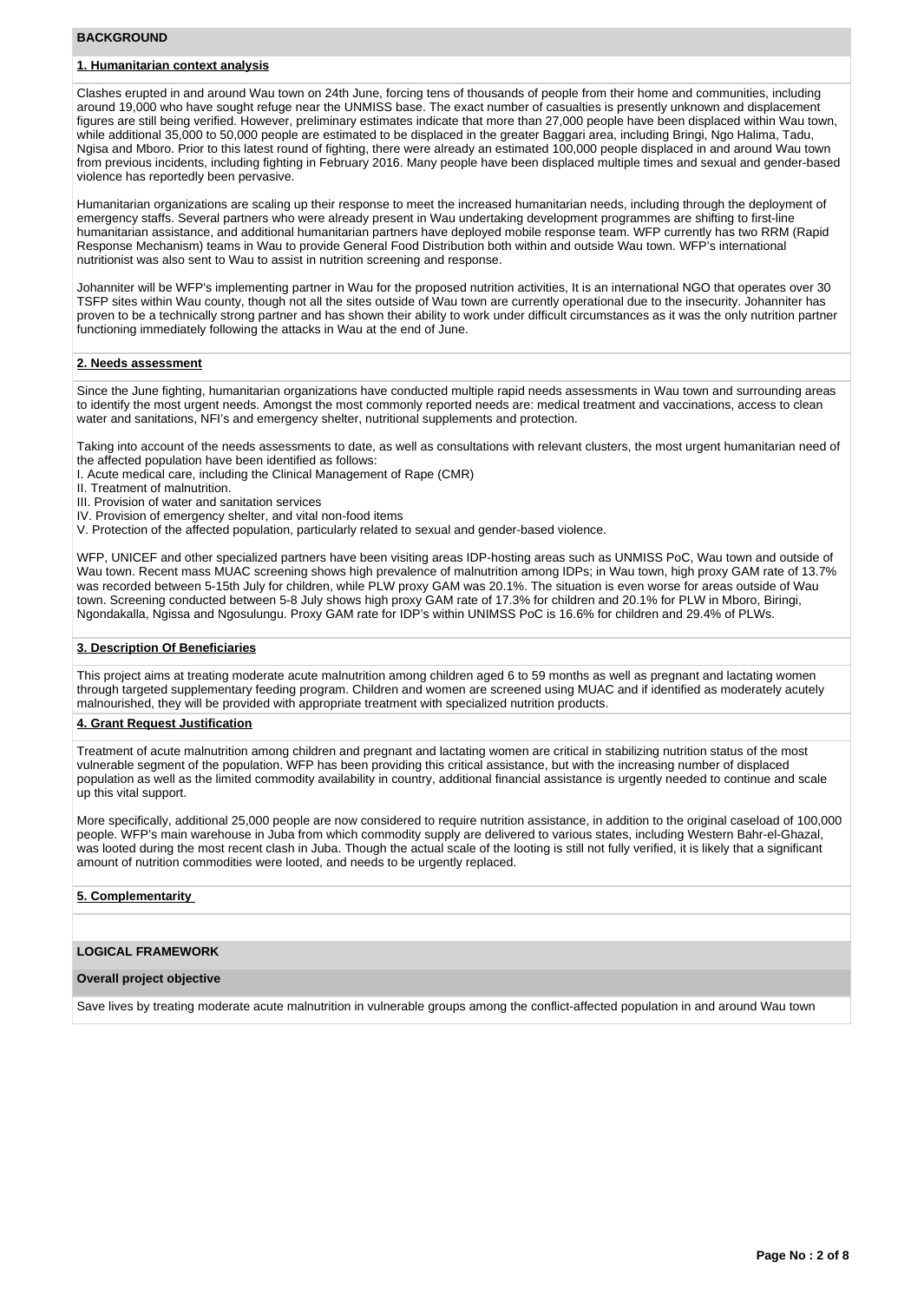| <b>NUTRITION</b>                                                                                           |                                                                                                                   |                                 |  |  |  |  |  |  |
|------------------------------------------------------------------------------------------------------------|-------------------------------------------------------------------------------------------------------------------|---------------------------------|--|--|--|--|--|--|
| <b>Cluster objectives</b>                                                                                  | <b>Strategic Response Plan (SRP) objectives</b>                                                                   | <b>Percentage of activities</b> |  |  |  |  |  |  |
| CO1: Deliver quality lifesaving management<br>of acute malnutrition for the most vulnerable<br>and at risk | HRP 2016 SO1: Save lives and alleviate<br>suffering through safe access to services and<br>resources with dignity | 100                             |  |  |  |  |  |  |

**Contribution to Cluster/Sector Objectives :** The project will contribute towards Strategic Objective 1 of the Nutrition Cluster: Deliver quality lifesaving management of acute malnutrition for at least 70% of SAM and 75% of MAM in girls and boys 6-59 months, PLWs and the elderly. As the lead agency with the mandate to treat acute malnutrition, WFP's target are perfectly aligned to the caseload projection of the cluster.

# **Outcome 1**

Percentage of boys and girls aged 6-59 months with MAM admitted for treatment that recovered > 75%

# **Output 1.1**

**Description**

Number and proportion of boys and girls aged 6-59 months with moderate acute malnutrition newly admitted for treatment.

# **Assumptions & Risks**

Risks: further deterioration of security situation which will further limit the reach of the partner within Wau town only, or prompt evacuation of WFP and partner staff from the project areas.

Mitigation measures: WFP will continue to monitor the security situation while using all possible channels to continue advocate for humanitarian access.

Risks: quality of project implementation compromised due to limited staff capacity

Mitigation measures: International WFP nutritionist was deployed during the planning phase and provided technical guidance and training to partner. WFP will also continue close monitoring of the project implementation status and its quality.

# **Activities**

# **Activity 1.1.1**

Outreach to the affected population and conduct screening

## **Activity 1.1.2**

Implementation of MAM treatment; children screened (MUAC) and identified as malnourished receive appropriate treatment.

#### **Activity 1.1.3**

Distribution monitoring and reporting

# **Indicators**

|                                                         |                                                         |                                                                                                               | <b>End cycle beneficiaries</b> |              |                 | <b>End</b><br>cycle |               |  |  |  |
|---------------------------------------------------------|---------------------------------------------------------|---------------------------------------------------------------------------------------------------------------|--------------------------------|--------------|-----------------|---------------------|---------------|--|--|--|
| Code                                                    | <b>Cluster</b>                                          | <b>Indicator</b>                                                                                              | <b>Men</b>                     | <b>Women</b> | <b>Boy</b><br>s | <b>Girls</b>        | <b>Target</b> |  |  |  |
| Indicator 1.1.1                                         | <b>NUTRITION</b>                                        | Performance of MAM program - Overall MAM<br>program cure rate (Sphere standard >75%)                          |                                |              |                 |                     | 0             |  |  |  |
| <b>Means of Verification:</b> Nutrition Cluster reports |                                                         |                                                                                                               |                                |              |                 |                     |               |  |  |  |
| Indicator 1.1.2                                         | <b>NUTRITION</b>                                        | Performance of MAM program - Overall MAM<br>program death rate (SPHERE standards)                             |                                |              |                 |                     | 0             |  |  |  |
| <b>Means of Verification:</b> Nutrition Cluster reports |                                                         |                                                                                                               |                                |              |                 |                     |               |  |  |  |
| Indicator 1.1.3                                         | <b>NUTRITION</b>                                        | ] Performance of MAM program - Overall MAM<br>program default rate (SPHERE standards)                         |                                |              |                 |                     | 0             |  |  |  |
|                                                         | <b>Means of Verification:</b> Nutrition Cluster reports |                                                                                                               |                                |              |                 |                     |               |  |  |  |
| Indicator 1.1.4                                         | <b>NUTRITION</b>                                        | Frontline services # Children (under-5) admitted<br>for the treatment of Moderate Acute Malnutrition<br>(MAM) |                                |              | 1,12<br>3       | 1,21                | 2,340         |  |  |  |
|                                                         | <b>Means of Verification:</b> Nutrition cluster reports |                                                                                                               |                                |              |                 |                     |               |  |  |  |
| Output 1.2                                              |                                                         |                                                                                                               |                                |              |                 |                     |               |  |  |  |
| <b>Description</b>                                      |                                                         |                                                                                                               |                                |              |                 |                     |               |  |  |  |
|                                                         | Total tonnage of RUSF distributed                       |                                                                                                               |                                |              |                 |                     |               |  |  |  |
| <b>Assumptions &amp; Risks</b>                          |                                                         |                                                                                                               |                                |              |                 |                     |               |  |  |  |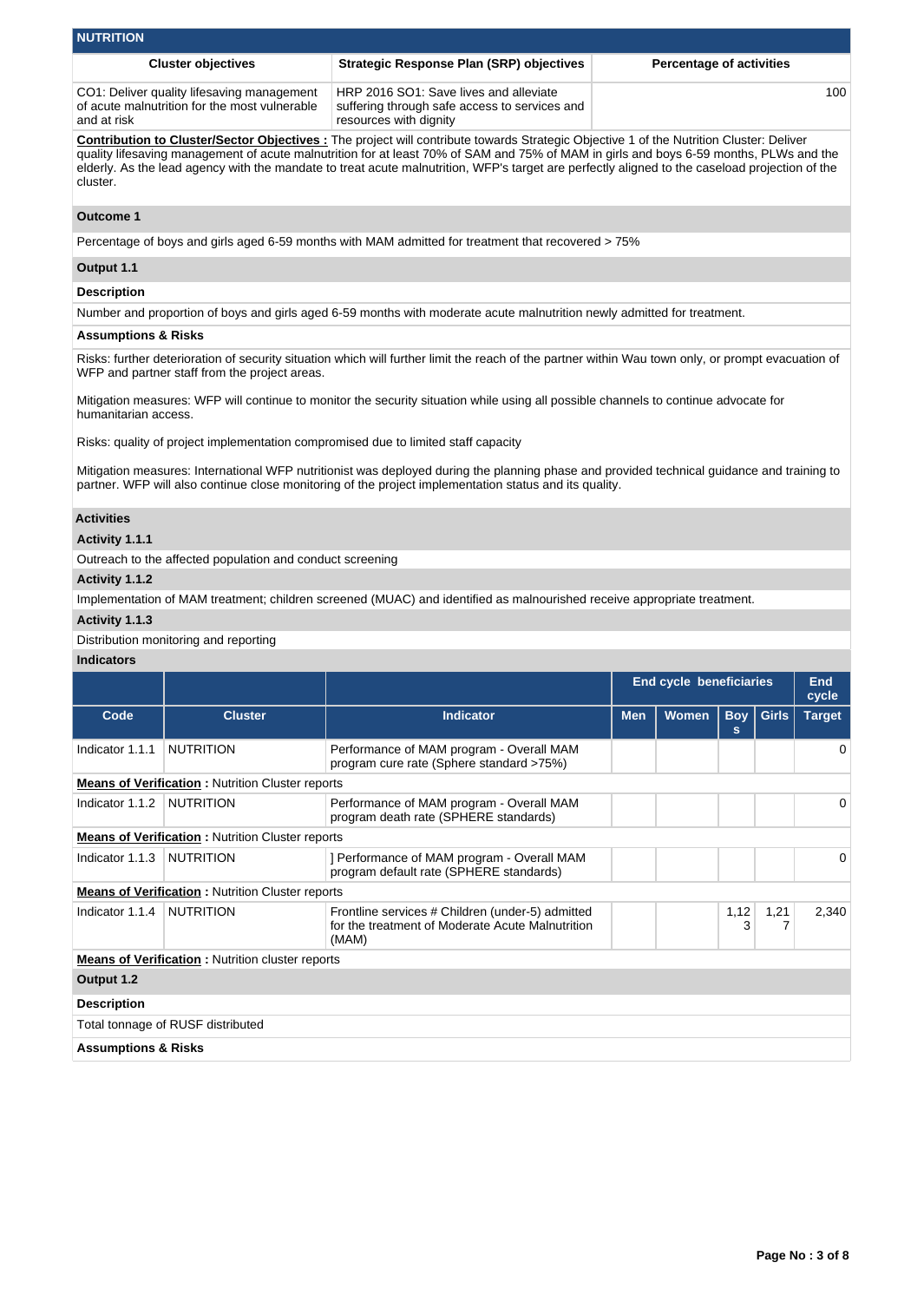Risks: Other assistance (WATSAN, health, food security and livelihoods) are not provided as planned due to insecurity in the region, further worsening food insecurity and malnutrition.

Mitigation measures: WFP and nutrition partners have been and will continue to coordinate with other partners and programmes to ensure that coherent assistance can be provided to the extent possible. If the nutrition situation further worsens, WFP will further scale up its nutrition response to meet the demand while advocating to sector partners for scale up integration and to other donors for additional assistance.

Risks: Insecurity and poor road conditions along the key supply corridor

Mitigation measures: WFP will keep monitoring the status of security and road conditions. If deemed necessary, limited air operation may be considered as a last resort.

Risks: Increasing nutrition commodity demand may surpass regional and global supply capacity.

Mitigation measures: to secure necessary commodities, WFP is in the process of pre-purchasing nutrition commodities using its own resources. Once the contribution is confirmed, the commodities will be dispatched from WFP's regional commodity stock to South Sudan operation.

# **Activities**

## **Activity 1.2.1**

Timely procurement of RUSF

## **Activity 1.2.2**

# Timely deliveries of RUSF to partners

**Indicators**

|                                                                                                                                                                                                     |                  |                                                                                                                                                                                                                                                      | <b>End cycle beneficiaries</b> |              |                 | End<br>cycle |               |  |  |  |
|-----------------------------------------------------------------------------------------------------------------------------------------------------------------------------------------------------|------------------|------------------------------------------------------------------------------------------------------------------------------------------------------------------------------------------------------------------------------------------------------|--------------------------------|--------------|-----------------|--------------|---------------|--|--|--|
| Code                                                                                                                                                                                                | <b>Cluster</b>   | <b>Indicator</b>                                                                                                                                                                                                                                     | <b>Men</b>                     | <b>Women</b> | <b>Boy</b><br>s | $ $ Girls    | <b>Target</b> |  |  |  |
| Indicator 1.2.1                                                                                                                                                                                     | <b>NUTRITION</b> | Core pipeline # of MT of RUSF procured and<br>distributed to partners                                                                                                                                                                                |                                |              |                 |              | $\Omega$      |  |  |  |
| <b>Means of Verification:</b> WFP's stock report and dispatch record                                                                                                                                |                  |                                                                                                                                                                                                                                                      |                                |              |                 |              |               |  |  |  |
| Indicator 1.2.2                                                                                                                                                                                     | <b>NUTRITION</b> | Core pipeline Estimated # of girls and boys (6-59)<br>1,12<br>1,21<br>reached by RUSF supplies from the pipeline<br>7<br>3                                                                                                                           |                                |              |                 |              |               |  |  |  |
| <b>Means of Verification:</b>                                                                                                                                                                       |                  |                                                                                                                                                                                                                                                      |                                |              |                 |              |               |  |  |  |
| <b>Outcome 2</b>                                                                                                                                                                                    |                  |                                                                                                                                                                                                                                                      |                                |              |                 |              |               |  |  |  |
| Percentage of PLWs with Acute Malnutrition admitted for treatment that recovered > 75%                                                                                                              |                  |                                                                                                                                                                                                                                                      |                                |              |                 |              |               |  |  |  |
| Output 2.1                                                                                                                                                                                          |                  |                                                                                                                                                                                                                                                      |                                |              |                 |              |               |  |  |  |
| <b>Description</b>                                                                                                                                                                                  |                  |                                                                                                                                                                                                                                                      |                                |              |                 |              |               |  |  |  |
|                                                                                                                                                                                                     |                  | Number and proportion of PLWs with acute malnutrition newly admitted for treatment                                                                                                                                                                   |                                |              |                 |              |               |  |  |  |
| <b>Assumptions &amp; Risks</b>                                                                                                                                                                      |                  |                                                                                                                                                                                                                                                      |                                |              |                 |              |               |  |  |  |
| Risks: further deterioration of security situation which will further limit the reach of the partner within Wau town only, or prompt evacuation of<br>WFP and partner staff from the project areas. |                  |                                                                                                                                                                                                                                                      |                                |              |                 |              |               |  |  |  |
| Mitigation measures: WFP will continue to monitor the security situation while using all possible channels to continue advocate for<br>humanitarian access.                                         |                  |                                                                                                                                                                                                                                                      |                                |              |                 |              |               |  |  |  |
| Risks: quality of project implementation compromised due to limited staff capacity                                                                                                                  |                  |                                                                                                                                                                                                                                                      |                                |              |                 |              |               |  |  |  |
|                                                                                                                                                                                                     |                  | Mitigation measures: International WFP nutritionist was deployed during the planning phase and provided technical guidance and training to<br>partner. WFP will also continue close monitoring of the project implementation status and its quality. |                                |              |                 |              |               |  |  |  |

# **Activities**

## **Activity 2.1.1**

Outreach to the affected population and conduct screening

#### **Activity 2.1.2**

Implementation of MAM treatment; PLWs screened (MUAC) and identified as malnourished receive appropriate treatment.

# **Activity 2.1.3**

# Distribution monitoring and reporting

**Indicators**

|                 |                                                        |                                                                                                                                                                                                                                              |            | <b>End cycle beneficiaries</b> |   |             | End<br>cycle  |  |  |  |
|-----------------|--------------------------------------------------------|----------------------------------------------------------------------------------------------------------------------------------------------------------------------------------------------------------------------------------------------|------------|--------------------------------|---|-------------|---------------|--|--|--|
| Code            | <b>Cluster</b>                                         | <b>Indicator</b>                                                                                                                                                                                                                             | <b>Men</b> | <b>Women</b>                   | s | Bov   Girls | <b>Target</b> |  |  |  |
| Indicator 2.1.1 | <b>NUTRITION</b>                                       | Frontline services # PLWs with acute malnutrition<br>newly admitted for treatment                                                                                                                                                            |            | 1.880                          |   |             | 1.880         |  |  |  |
|                 |                                                        | Means of Verification: Nutrition Cluster report - note: this outcome is about PLWs and not children, but there is no relevant indicator<br>among the standard indicators, thus selected MAM indicator as a proxy for the sake of submission. |            |                                |   |             |               |  |  |  |
| Indicator 2.1.2 | <b>NUTRITION</b>                                       | Performance of PLW program - Overall PLW<br>program cure rate (SPHERE standards >75%)                                                                                                                                                        |            |                                |   |             | 0             |  |  |  |
|                 | <b>Means of Verification: Nutrition Cluster report</b> |                                                                                                                                                                                                                                              |            |                                |   |             |               |  |  |  |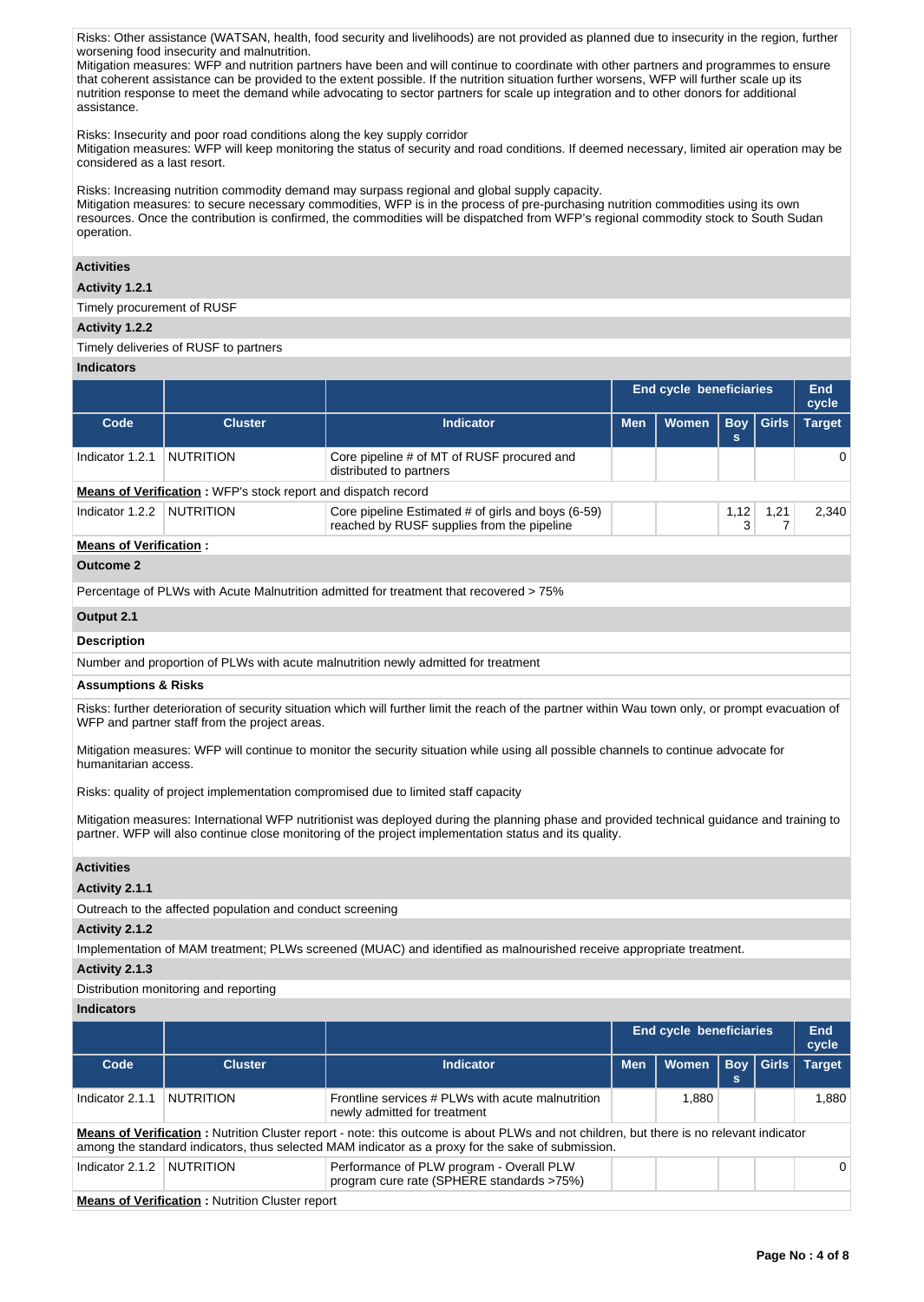| Indicator 2.1.3 NUTRITION                               |  | Performance of PLW program - Overall PLW<br>program default rate |  |  |  |  |  | $\Omega$ |  |
|---------------------------------------------------------|--|------------------------------------------------------------------|--|--|--|--|--|----------|--|
| <b>Means of Verification:</b> Nutrition Cluster reports |  |                                                                  |  |  |  |  |  |          |  |
| Output 2.2                                              |  |                                                                  |  |  |  |  |  |          |  |
| <b>Description</b>                                      |  |                                                                  |  |  |  |  |  |          |  |
| Total tonnage of Supercereal (CSB++) distributed        |  |                                                                  |  |  |  |  |  |          |  |
| <b>Assumptions &amp; Risks</b>                          |  |                                                                  |  |  |  |  |  |          |  |

Risks: Other assistance (WATSAN, health, food security and livelihoods) are not provided as planned due to insecurity in the region, further worsening food insecurity and malnutrition.

Mitigation measures: WFP and nutrition partners have been and will continue to coordinate with other partners and programmes to ensure that coherent assistance can be provided to the extent possible. If the nutrition situation further worsens, WFP will further scale up its nutrition response to meet the demand while advocating to sector partners for scale up integration and to other donors for additional assistance.

Risks: Insecurity and poor road conditions along the key supply corridor

Mitigation measures: WFP will keep monitoring the status of security and road conditions. If deemed necessary, limited air operation may be considered as a last resort.

Risks: Increasing nutrition commodity demand may surpass regional and global supply capacity.

Mitigation measures: to secure necessary commodities, WFP is in the process of pre-purchasing nutrition commodities using its own resources. Once the contribution is confirmed, the commodities will be dispatched from WFP's regional commodity stock to South Sudan operation.

## **Activities**

**Activity 2.2.1** 

Timely procurement of CSB++

## **Activity 2.2.2**

Timely delivery of CSB++ to partners

#### **Indicators**

|                 |                |                                                                        |  | <b>End cycle beneficiaries</b> |     |  |               |  |  |  |
|-----------------|----------------|------------------------------------------------------------------------|--|--------------------------------|-----|--|---------------|--|--|--|
| Code            | <b>Cluster</b> | <b>Indicator</b>                                                       |  | Men   Women   Boy   Girls      | ls. |  | <b>Target</b> |  |  |  |
| Indicator 2.2.1 | NUTRITION      | Core pipeline Estimated # of PLWs reached by<br>supplies from pipeline |  | 1.880                          |     |  | 1.880         |  |  |  |

## **Means of Verification :**

**Additional Targets:**

# **M & R**

# **Monitoring & Reporting plan**

Monitoring of the activities will be conducted through monthly supervision at the project sites, which is a shared responsibility between WFP and its partner to ensure that processes are adhered to the guidelines. WFP field and nutrition staff have regular monitoring visits to TSFP sites on a monthly basis. During such monitoring visits at selected sites, WFP will cross check the registers with the monthly programme and distribution reports to ensure the information is consistent. Joint missions with UNICEF are organized when feasible and joint missions with and the Nutrition Cluster will be organized quarterly to visit key joint partnered sites. WFP can share some monitoring reports with the secretariat. In addition, at the time of registration, inking procedure will take place to prevent recycling of beneficiaries. Through the Post-Distribution Monitoring, WFP will also check the use of assistance commodities. All data will be captured through digital devices in the field and uploaded for analysis at the office. Quantitative and qualitative monitoring findings are routinely reported to the programme and management teams in Juba through weekly reports from the Sub-Office.

WFP logistics unit tracks food stock movements on a daily basis throughout the supply chain, and also records receipt and dispatch from respective warehouses. Daily, weekly and monthly logistics reports are compiled for close monitoring of commodity movements. Partners submit monthly distribution reports to WFP with output data including total beneficiaries and the quantity of commodities provided. As indicated in the Field Level Agreements, WFP will ensure timely and quality reports from partners through on-going negotiations with partners. WFP nutrition partners also utilize the nutrition cluster reporting system through which both WFP and the cluster can access the monthly performance reports. WFP also holds regular meetings with its partners to review performance and achievements of the project, which provides additional information on the status of the project implementation as well as validates findings during the field monitoring missions.

WFP annually completes a Standard Project Report (SPR) for all project documents, including its Protracted Relief and Recovery Operation (PRRO) under which this proposal falls. In addition, WFP conducts After Action Reviews and submit a CHF final financial and narrative report.

| Workplan                                                                                                                                   |      |                    |  |  |  |         |                     |  |
|--------------------------------------------------------------------------------------------------------------------------------------------|------|--------------------|--|--|--|---------|---------------------|--|
| Activitydescription                                                                                                                        | Year | 112344567891011112 |  |  |  |         |                     |  |
| Activity 1.1.1: Outreach to the affected population and conduct screening<br>2016<br>2017                                                  |      |                    |  |  |  |         | $X$ $X$ $X$ $X$ $X$ |  |
|                                                                                                                                            |      | X                  |  |  |  |         |                     |  |
| Activity 1.1.2: Implementation of MAM treatment; children screened (MUAC) and<br>identified as malnourished receive appropriate treatment. |      |                    |  |  |  | $X$ $X$ | X X X               |  |
|                                                                                                                                            |      | X                  |  |  |  |         |                     |  |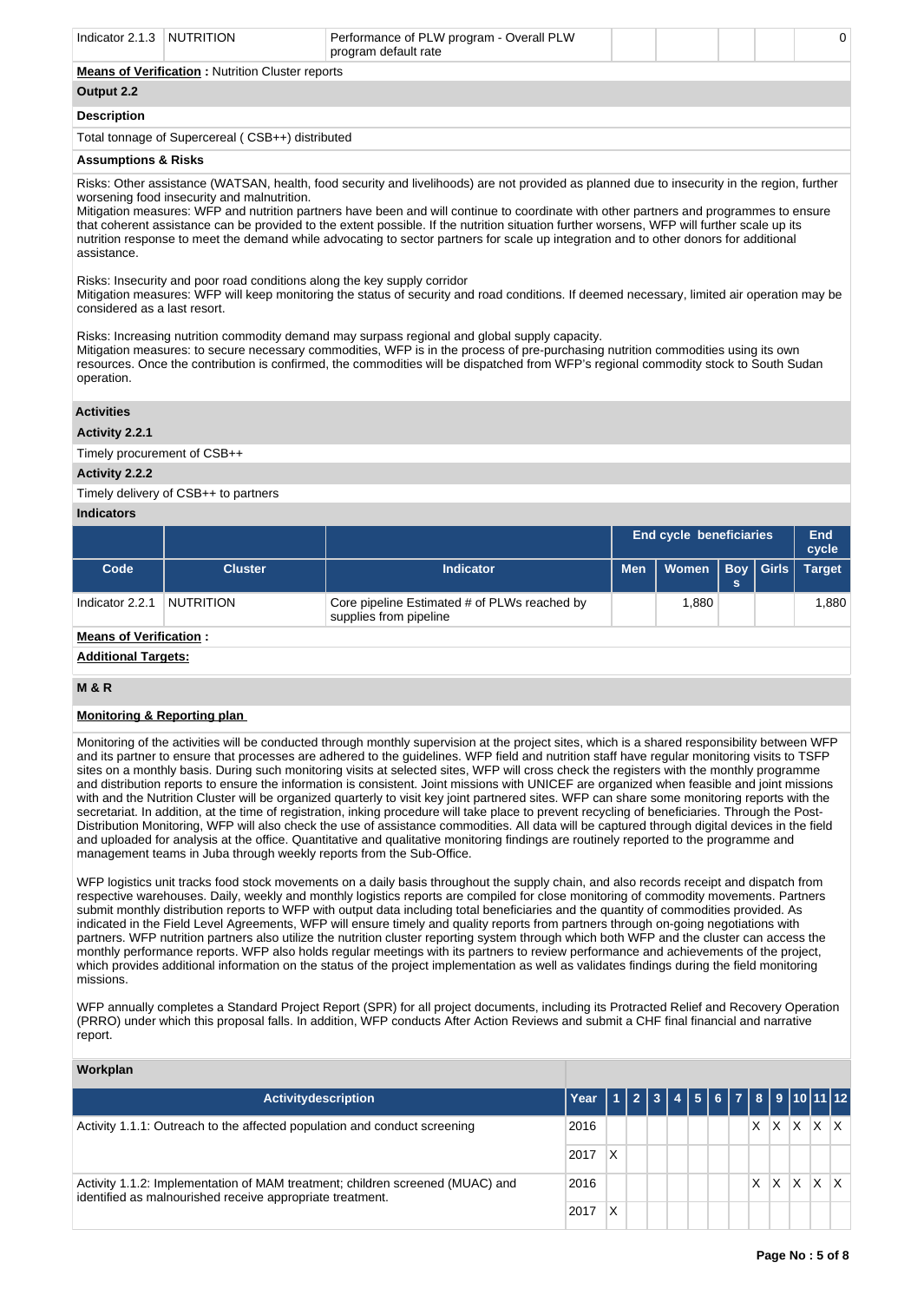| Activity 1.1.3: Distribution monitoring and reporting                                                                                  | 2016 |              |  |  | X            | IX.          | $\mathsf{X}$ | X X     |              |
|----------------------------------------------------------------------------------------------------------------------------------------|------|--------------|--|--|--------------|--------------|--------------|---------|--------------|
|                                                                                                                                        | 2017 | X            |  |  |              |              |              |         |              |
| Activity 1.2.1: Timely procurement of RUSF                                                                                             | 2016 |              |  |  | $\times$     |              |              |         |              |
|                                                                                                                                        | 2017 |              |  |  |              |              |              |         |              |
| Activity 1.2.2: Timely deliveries of RUSF to partners                                                                                  | 2016 |              |  |  | X            | $\mathsf{X}$ |              |         |              |
|                                                                                                                                        | 2017 |              |  |  |              |              |              |         |              |
| Activity 2.1.1: Outreach to the affected population and conduct screening                                                              |      |              |  |  | $\mathsf{x}$ | $\mathsf{X}$ | $\mathsf{X}$ | ΙX.     | $\mathsf{X}$ |
|                                                                                                                                        |      | X            |  |  |              |              |              |         |              |
| Activity 2.1.2: Implementation of MAM treatment; PLWs screened (MUAC) and identified<br>as malnourished receive appropriate treatment. | 2016 |              |  |  | $\times$     | $\mathsf{X}$ | $\mathsf{X}$ | $X$ $X$ |              |
|                                                                                                                                        | 2017 | X            |  |  |              |              |              |         |              |
| Activity 2.1.3: Distribution monitoring and reporting                                                                                  | 2016 |              |  |  | X            | ΙX.          | $\mathsf{X}$ | ΙX.     | ΙX.          |
|                                                                                                                                        | 2017 | $\mathsf{x}$ |  |  |              |              |              |         |              |
| Activity 2.2.1: Timely procurement of CSB++                                                                                            | 2016 |              |  |  | $\times$     |              |              |         |              |
|                                                                                                                                        | 2017 |              |  |  |              |              |              |         |              |
| Activity 2.2.2: Timely delivery of CSB++ to partners                                                                                   | 2016 |              |  |  | $\times$     | $\mathsf{X}$ |              |         |              |
|                                                                                                                                        | 2017 |              |  |  |              |              |              |         |              |

# **OTHER INFO**

## **Accountability to Affected Populations**

WFP has augmented its efforts to alleviate protection risks in its emergency operations including development and dissemination of protection and gender sensitive tools and guidelines at the field-level. WFP will implement a "do no harm" programmatic approach in meeting the needs of the beneficiaries. This includes ensuring that the operations are in line with WFP's protection policy. It also includes liaising with local authorities to ensure that both parties are aware of WFP's planned activities and humanitarian principles. A Protection Advisor with field experience has been recruited to provide technical guidance to the Country Office.

Further, through the Post Distribution Monitoring and on-site distribution monitoring, WFP will continue to collect feedback from its beneficiaries on the project activities, including how the distribution was conducted, if the right amount and quality of food was provided and if it was utilized properly.

WFP protection unit is in the process of developing and rolling out a comprehensive feedback mechanism that is/will be supported by WFP. However, in the meantime WFP will work with to Johanniter in establishing tentative complaint feedback mechanisms.

## **Implementation Plan**

The Cooperating Partner, which will be Johanniter in this project, will undertake distribution, screening, follow-up, referral, training to CNVs, and nutrition education and sensitization activities. WFP will remain accountable for procurement, transportation of commodities, targeting, monitoring, and reporting. WFP will also supervise the project implementation process, including to ensure that protective measures are aligned with its Corporate guidelines.

## **Coordination with other Organizations in project area**

| Name of the organization                 | Areas/activities of collaboration and rationale                                                                                                                                                                                                                                                                                                                                                                                                                                                 |
|------------------------------------------|-------------------------------------------------------------------------------------------------------------------------------------------------------------------------------------------------------------------------------------------------------------------------------------------------------------------------------------------------------------------------------------------------------------------------------------------------------------------------------------------------|
| UNICEF, AFOD                             | Immediately after the crisis Johanniter was providing both OTP/TSFP services to cover<br>the gap left by PSI. Johanniter is working closely with the current OTP partner, AFOD,<br>to ensure a smooth transition. Given the proximity between the sites and the well-<br>established coordination of all nutrition stakeholders (Nutrition Cluster, WFP/UNICEF,<br>AFOD and Johanniter), a proper referral mechanism has been in place between the<br>two partners.                             |
| Local authorities                        | Together with local authorities, WFP has been and will continue to send sensitization<br>messages regarding the objective of the project, the intended use of the assistance<br>and the targeted population.                                                                                                                                                                                                                                                                                    |
| Johanniter                               | As the main TSFP nutrition partner in Wau County, Johanniter works closely with the<br>cluster and the OTP partners to ensure that acutely malnutrition among children and<br>PLWs are properly addressed, referral mechanisms are in place and key messages are<br>communicated to relevant stakeholders. In addition, they were a key partner in the<br>coordination of the initial nutrition response at the end of June, and continue to be a<br>lead in coordinating the response efforts. |
| <b>Environment Marker Of The Project</b> |                                                                                                                                                                                                                                                                                                                                                                                                                                                                                                 |

# **Gender Marker Of The Project**

2a-The project is designed to contribute significantly to gender equality

## **Justify Chosen Gender Marker Code**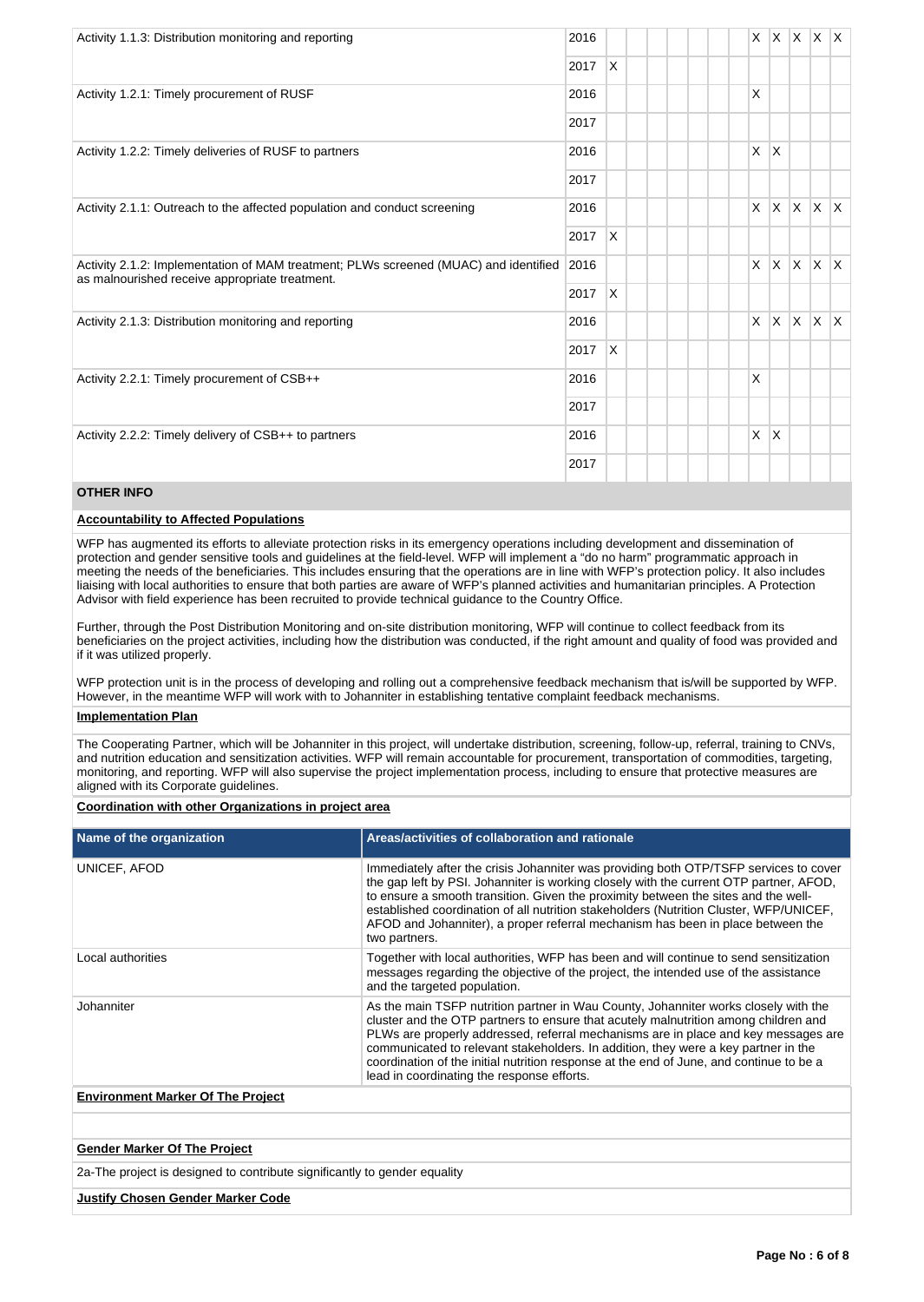The project activity is centred on women as they are the targeted population and are suffering from acute malnutrition. In addition, women are typically the primary caretakers of households in South Sudan, and it has been shown that improvement in women's health and nutritional status can result in improvement in the health and nutritional status of the household, including young children.

The nutrition sensitization sessions target a larger audience including men to encourage and potentially increase support towards women in applying best feeding practices. Moreover, WFP is fully committed to the United Nations System Wide Action Plan (UNSWAP) standards to sustainably promote gender equality and the empowerment of women across all its operations.

## **Protection Mainstreaming**

# **Country Specific Information**

# **Safety and Security**

Security situation especially outside Wau town remains extremely volatile. However, humanitarian organizations on the ground are able to provide assistance to affected population both within and outside the town of Wau.

# **Access**

# **BUDGET**

| <b>Budget Line Description</b>                 | D,<br>S                                                                                                                     | Quantit<br>$\mathbf v$ | cost                     | <b>Duration</b><br><b>Recurrance</b>                                             | % charged<br>to CHF                                                                                                 | <b>Total Cost</b>                                                                                             |
|------------------------------------------------|-----------------------------------------------------------------------------------------------------------------------------|------------------------|--------------------------|----------------------------------------------------------------------------------|---------------------------------------------------------------------------------------------------------------------|---------------------------------------------------------------------------------------------------------------|
| <b>Staff and Other Personnel Costs</b>         |                                                                                                                             |                        |                          |                                                                                  |                                                                                                                     |                                                                                                               |
| Programme Officer (International Nutritionist) | D                                                                                                                           | 1                      | 17,9<br>75.0<br>0        | 6                                                                                | 10%                                                                                                                 | 10,785.00                                                                                                     |
|                                                |                                                                                                                             |                        |                          |                                                                                  |                                                                                                                     |                                                                                                               |
| Nutritionist (International Consultantl)       | D                                                                                                                           | $\mathbf{1}$           | 11,4<br>82.0<br>$\Omega$ | 3                                                                                | 50%                                                                                                                 | 17,223.00                                                                                                     |
|                                                |                                                                                                                             |                        |                          |                                                                                  |                                                                                                                     |                                                                                                               |
| Programme Officer (National)                   | D                                                                                                                           | 1                      | 5,96<br>7.00             | 6                                                                                | 25%                                                                                                                 | 8,950.50                                                                                                      |
|                                                |                                                                                                                             |                        |                          |                                                                                  |                                                                                                                     |                                                                                                               |
| Logistics Officer (National)                   | D                                                                                                                           | 1 <sup>1</sup>         | 2,41<br>9.00             | 6                                                                                | 15%                                                                                                                 | 2,177.10                                                                                                      |
|                                                |                                                                                                                             |                        |                          |                                                                                  |                                                                                                                     |                                                                                                               |
| <b>Drivers</b>                                 | S                                                                                                                           | 2                      | 1,85<br>0.00             | 6                                                                                | 15%                                                                                                                 | 3,330.00                                                                                                      |
| Two drivers for the field missions required.   |                                                                                                                             |                        |                          |                                                                                  |                                                                                                                     |                                                                                                               |
| <b>Section Total</b>                           |                                                                                                                             |                        |                          |                                                                                  |                                                                                                                     | 42,465.60                                                                                                     |
| Supplies, Commodities, Materials               |                                                                                                                             |                        |                          |                                                                                  |                                                                                                                     |                                                                                                               |
| Supercereal Plus (CSB++)                       | D                                                                                                                           | 78.96                  | 889.<br>63               | 1                                                                                | 100%                                                                                                                | 70,245.18                                                                                                     |
| Quantity for 3 months                          |                                                                                                                             |                        |                          |                                                                                  |                                                                                                                     |                                                                                                               |
| PlumpySup                                      | D                                                                                                                           | 43.2                   | 2,57<br>5.26             | 1                                                                                | 100%                                                                                                                | 111,251.23                                                                                                    |
| Quantity for 3 months                          |                                                                                                                             |                        |                          |                                                                                  |                                                                                                                     |                                                                                                               |
| Landslide, Transport, Storage, and Handling    | D                                                                                                                           | 122.16                 | 774.<br>84               | 1                                                                                | 100%                                                                                                                | 94,654.45                                                                                                     |
|                                                |                                                                                                                             |                        |                          |                                                                                  |                                                                                                                     |                                                                                                               |
| Ocean Transport                                | D                                                                                                                           | 122.16                 | 75.5<br>2                | 1                                                                                | 100%                                                                                                                | 9,225.52                                                                                                      |
|                                                |                                                                                                                             |                        |                          |                                                                                  |                                                                                                                     | 285,376.38                                                                                                    |
|                                                |                                                                                                                             |                        |                          |                                                                                  |                                                                                                                     |                                                                                                               |
|                                                |                                                                                                                             |                        |                          |                                                                                  |                                                                                                                     |                                                                                                               |
|                                                |                                                                                                                             |                        | 65.0<br>0                |                                                                                  |                                                                                                                     | 17,965.00                                                                                                     |
|                                                | <b>Section Total</b><br><b>Transfers and Grants to Counterparts</b><br>Transfers to partner for distribution and monitoring | D                      | $\mathbf{1}$             | Unit<br>National Programme Officer supervising overall programme implementation. | Standard UN P3 rate. The position is based in Juba and will oversee project implementation.<br>17,9<br>$\mathbf{1}$ | The position is based in Juba but currently based in Wau on a temporary basis to assist the response.<br>100% |